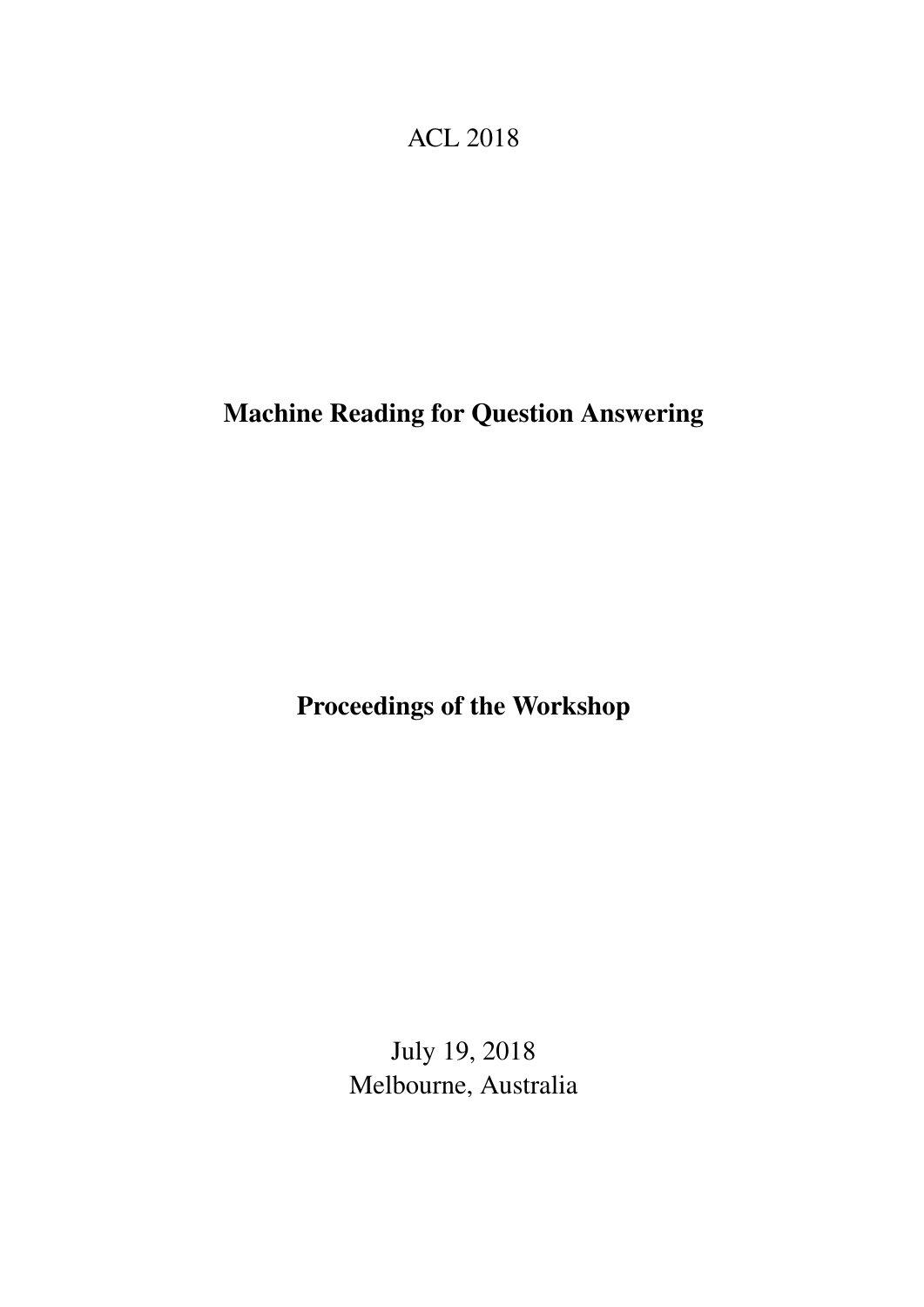# facebook **NAVER**

c 2018 The Association for Computational Linguistics

Order copies of this and other ACL proceedings from:

Association for Computational Linguistics (ACL) 209 N. Eighth Street Stroudsburg, PA 18360 USA Tel: +1-570-476-8006 Fax: +1-570-476-0860 acl@aclweb.org

ISBN 978-1-948087-39-1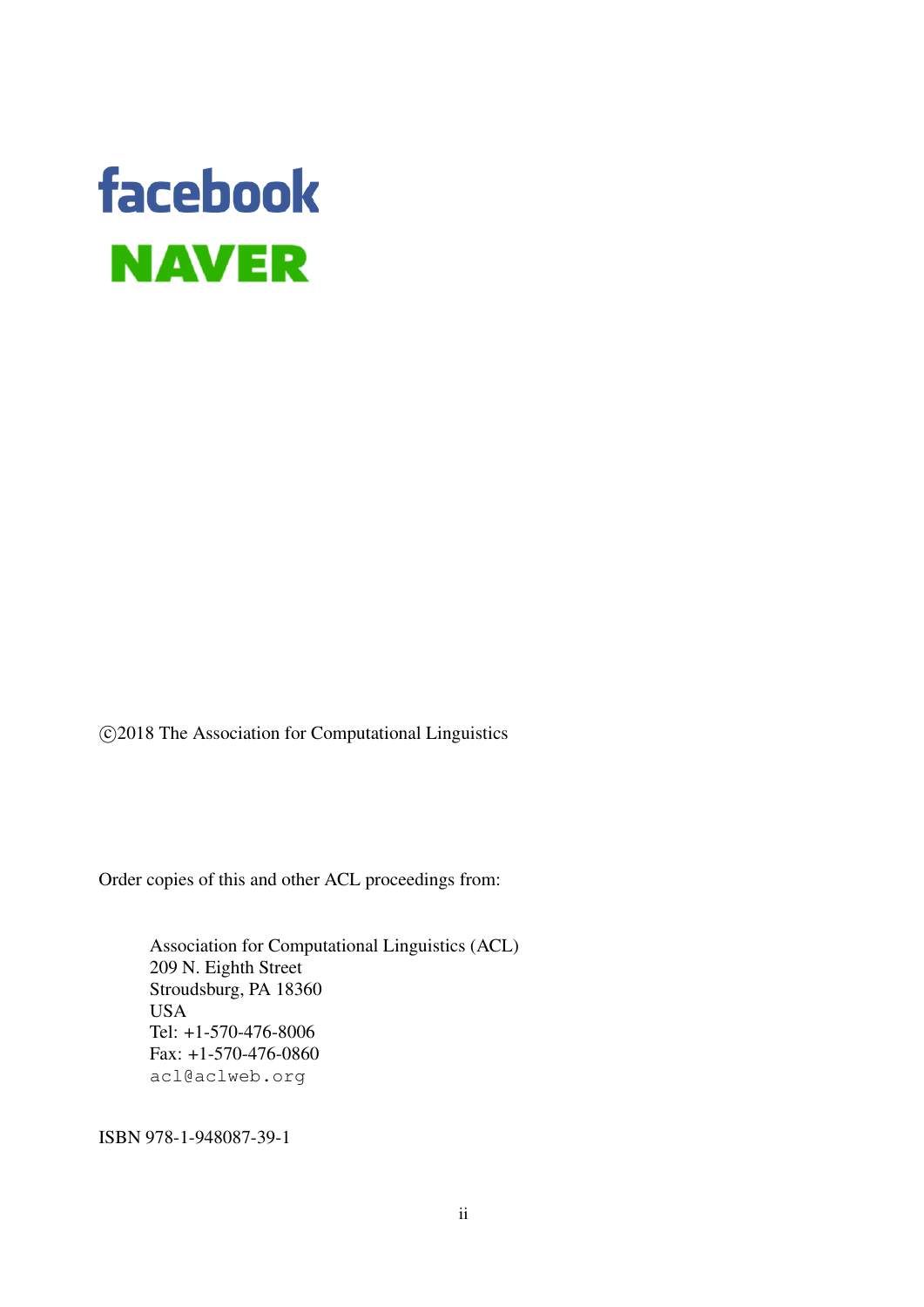## Introduction

Machine Reading for Question Answering (MRQA) has become an important testbed for evaluating how well computer systems understand human language, as well as a crucial technology for industry applications such as search engines and dialog systems. The research community has recently created a multitude of large-scale datasets over text sources such as Wikipedia (WikiReading, SQuAD, WikiHop), news and other articles (CNN/Daily Mail, NewsQA, RACE), fictional stories (MCTest, CBT, NarrativeQA), and general web sources (MS MARCO, TriviaQA, SearchQA). These new datasets have in turn inspired an even wider array of new question answering systems.

Despite this rapid progress, there is yet much to understand about these datasets and systems. While model performance is rapidly improving in domain for each dataset, generalization suffers when models are evaluated on new domains and datasets. Moreover, current model development focuses primarily on improving the test accuracy of models trained on in-domain data. Focusing solely on accuracy obscures other important desiderata, including model interpretability, robustness to distributional shift, ability to abstain from answering when there is no adequate answer, and adequate modeling of inference (e.g., entailment and multi-sentence reasoning). Similarly, the diversity of recent datasets call for an analysis of various natural language phenomena (coreference, paraphrase, entailment, multi-hop reasoning) these datasets present.

The goal of this workshop is to gather researchers to address and discuss recent research on MRQA systems and datasets. Currently, reading comprehension models are commonly presented at various venues such as ACL, EMNLP, NIPS, ICML, ICLR; this workshop will benefit the community by serving as a central venue for discussions.

The program features 11 new papers and 5 cross-submissions from related areas, to be presented as both posters and talks. We are also excited to host remarkable invited speakers, including Phil Blunsom, Antoine Bordes, Jianfeng Gao, Hannaneh Hajishirzi, Sebastian Riedel, Richard Socher.

We thank the program committee, the ACL workshop chairs, the invited speakers, our sponsors Facebook and Naver and our steering committee: Antoine Bordes, Percy Liang, Luke Zettlemoyer.

Eunsol Choi, Minjoon Seo, Danqi Chen, Robin Jia, Jonathan Berant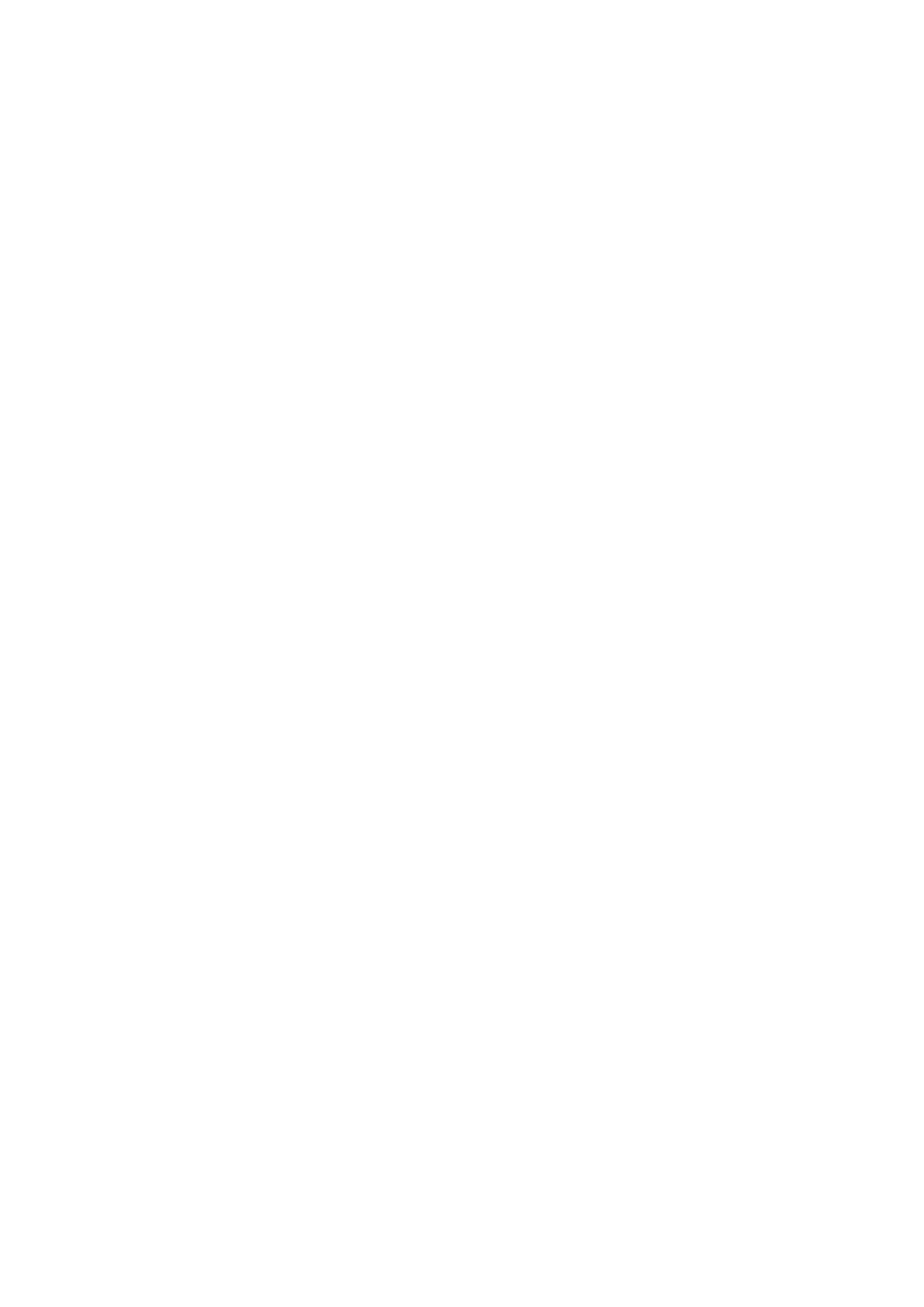#### Organizing Committee:

Eunsol Choi, University of Washington Minjoon Seo, NAVER & University of Washington Danqi Chen, Stanford University Robin Jia, Stanford University Jonathan Berant, Tel-Aviv University

#### Program Committee:

Yoav Artzi Danish Contractor Rajarshi Das Bhuwan Dhingra Xinya Du Matt Gardner Mor Geva Kevin Gimpel Luheng He Jonathan Herzig Mohit Iyyer Mandar Joshi Dongyeop Kang Ni Lao Kenton Lee Nasrin Mostafazadeh Karthik Narasimhan Rodrigo Nogueira Panupong (Ice) Pasupat Hoifung Poon Siva Reddy Xiang Ren Tim Rocktäschel Shimon Salant Swabha Swayamdipta Kristina Toutanova Adam Trischler Shuohang Wang Tong Wang Johannes Welbl Caiming Xiong Victor Zhong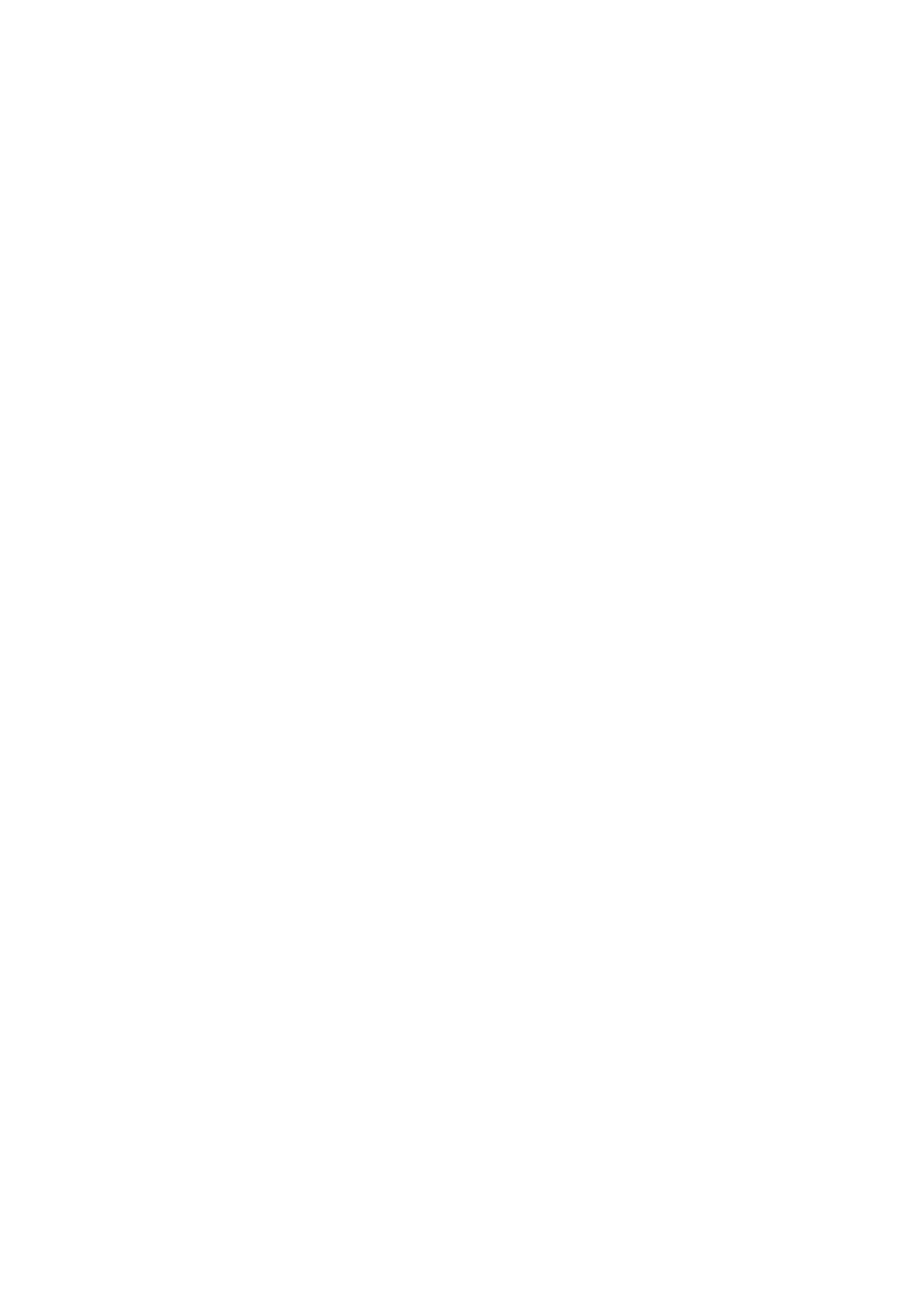## Table of Contents

| <b>Ruminating Reader: Reasoning with Gated Multi-hop Attention</b>                                                                                                                                                                                                                          |
|---------------------------------------------------------------------------------------------------------------------------------------------------------------------------------------------------------------------------------------------------------------------------------------------|
|                                                                                                                                                                                                                                                                                             |
| Systematic Error Analysis of the Stanford Question Answering Dataset                                                                                                                                                                                                                        |
|                                                                                                                                                                                                                                                                                             |
| A Multi-Stage Memory Augmented Neural Network for Machine Reading Comprehension                                                                                                                                                                                                             |
|                                                                                                                                                                                                                                                                                             |
| Tackling Adversarial Examples in QA via Answer Sentence Selection                                                                                                                                                                                                                           |
|                                                                                                                                                                                                                                                                                             |
| DuReader: a Chinese Machine Reading Comprehension Dataset from Real-world Applications<br>Wei He, Kai Liu, Jing Liu, Yajuan Lyu, Shiqi Zhao, Xinyan Xiao, Yuan Liu, Yizhong Wang, Hua                                                                                                       |
| Robust and Scalable Differentiable Neural Computer for Question Answering                                                                                                                                                                                                                   |
| A Systematic Classification of Knowledge, Reasoning, and Context within the ARC Dataset<br>Michael Boratko, Harshit Padigela, Divyendra Mikkilineni, Pritish Yuvraj, Rajarshi Das, Andrew<br>McCallum, Maria Chang, Achille Fokoue-Nkoutche, Pavan Kapanipathi, Nicholas Mattei, Ryan Musa, |
| <b>RECIPE:</b> Applying Open Domain Question Answering to Privacy Policies<br>Yan Shvartzshanider, Ananth Balashankar, Thomas Wies and Lakshminarayanan Subramanian . 71                                                                                                                    |
| Neural Models for Key Phrase Extraction and Question Generation<br>Sandeep Subramanian, Tong Wang, Xingdi Yuan, Saizheng Zhang, Adam Trischler and Yoshua                                                                                                                                   |
| Comparative Analysis of Neural QA models on SQuAD                                                                                                                                                                                                                                           |
| Adaptations of ROUGE and BLEU to Better Evaluate Machine Reading Comprehension Task                                                                                                                                                                                                         |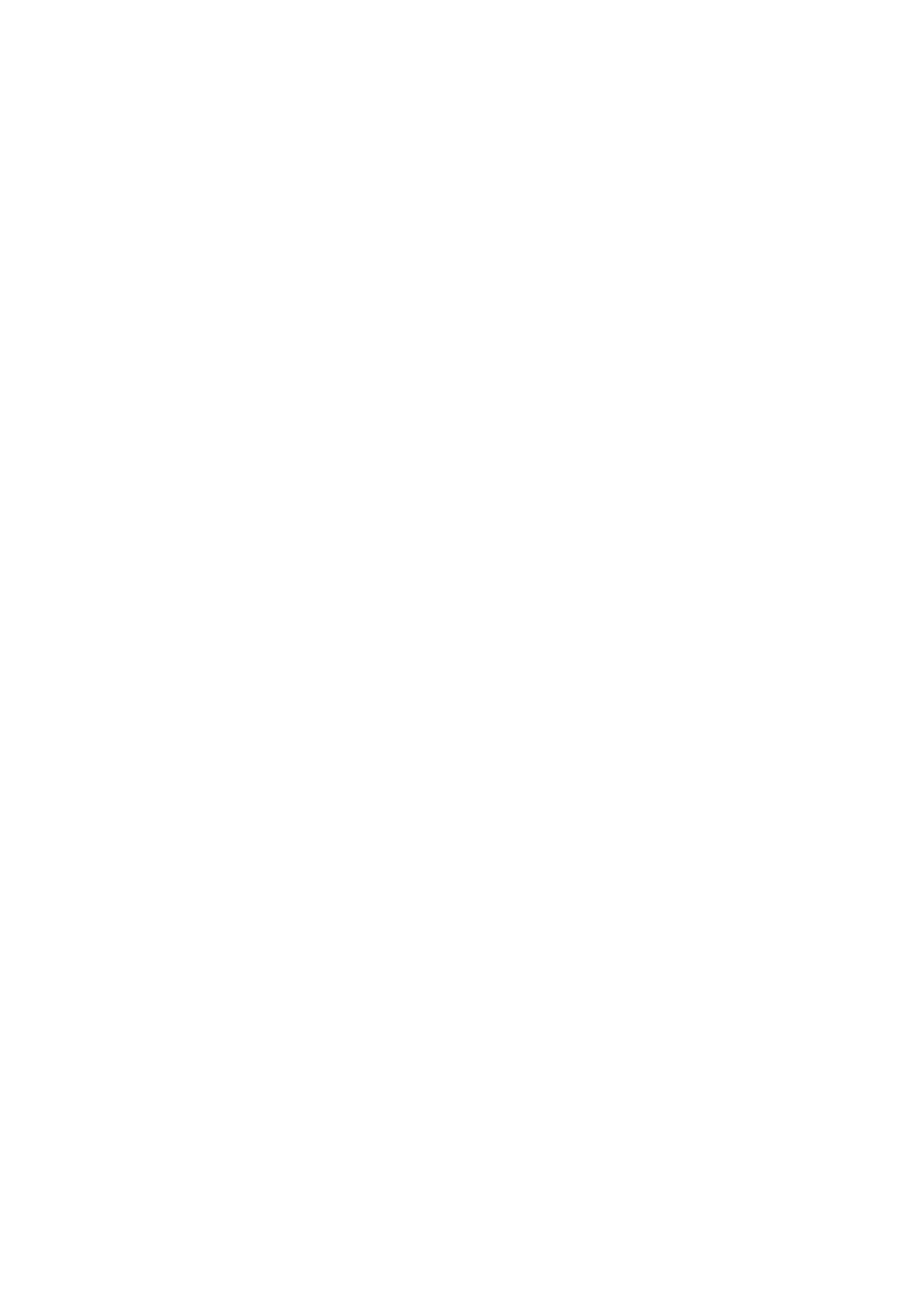## Workshop Program

#### Thursday, July 19, 2018

8:45–9:00 *Opening Remarks*

Session 1

- 9:00–9:35 *Invited Talk: Phil Blunsom, University of Oxford / Deepmind*
- 9:35–10:10 *Invited Talk: Sebastian Riedel, University College London*
- 10:10–10:30 *Best Paper Talk: A Systematic Classification of Knowledge, Reasoning, and Context within the ARC Dataset*
- 10:30–11:00 *Morning coffee break*

Session 2

- 11:00–11:35 *Invited Talk: Richard Socher, Salesforce Research*
- 11:35–12:10 *Invited Talk: Jianfeng Gao, Microsoft Research*
- 12:10–13:45 *Lunch*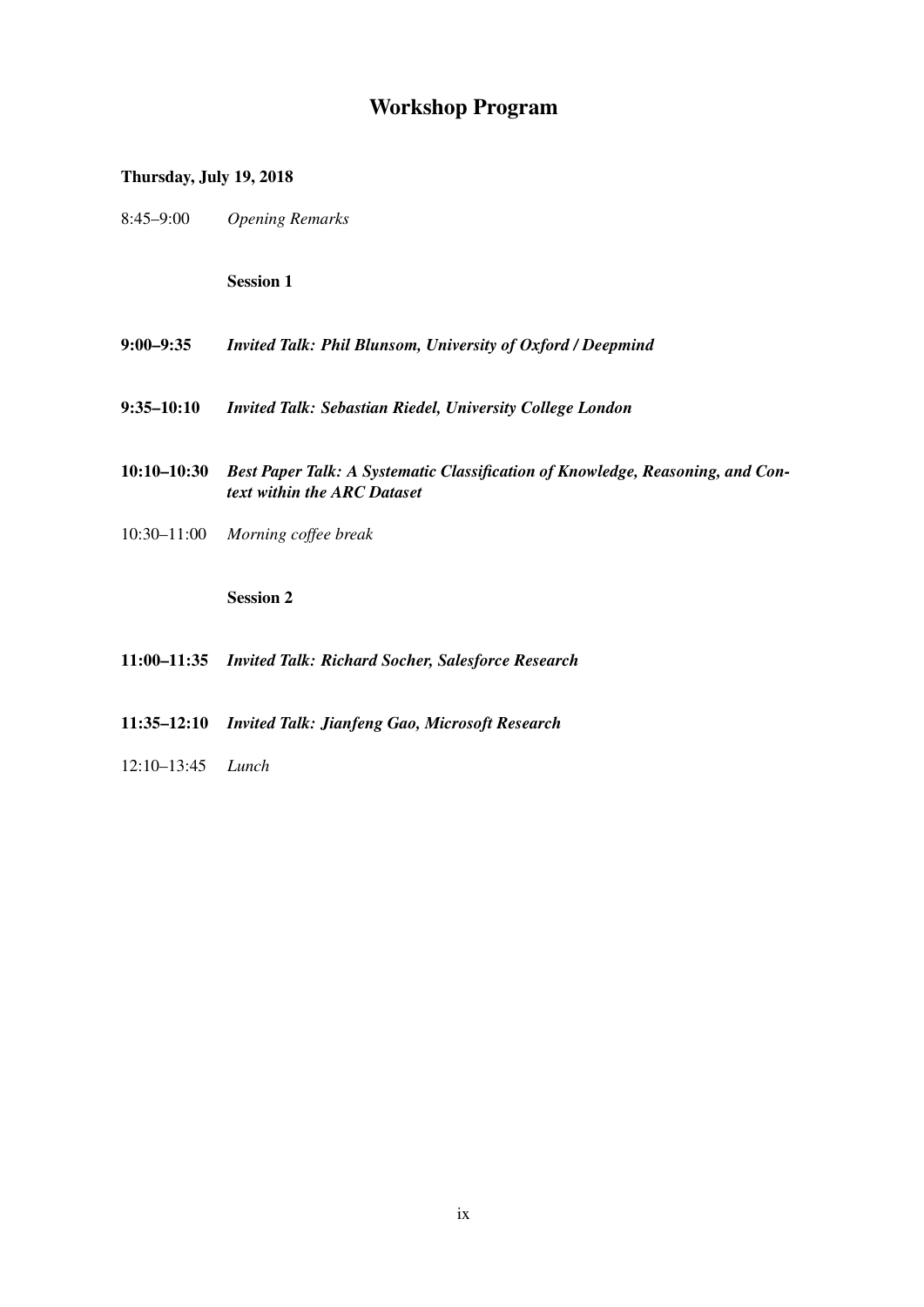## Thursday, July 19, 2018 (continued)

### Session 3

|             | 13:45-14:20 Invited Talk: Antoine Bordes, Facebook AI Research                                                                                                                                                                                                                                                                                      |
|-------------|-----------------------------------------------------------------------------------------------------------------------------------------------------------------------------------------------------------------------------------------------------------------------------------------------------------------------------------------------------|
| 14:20-15:30 | <b>Poster Session (with a spotlight presentation)</b>                                                                                                                                                                                                                                                                                               |
| 14:20-15:30 | Ruminating Reader: Reasoning with Gated Multi-hop Attention<br>Yichen Gong and Samuel Bowman                                                                                                                                                                                                                                                        |
| 14:20-15:30 | Systematic Error Analysis of the Stanford Question Answering Dataset<br>Marc-Antoine Rondeau and T. J. Hazen                                                                                                                                                                                                                                        |
| 14:20-15:30 | A Multi-Stage Memory Augmented Neural Network for Machine Reading Compre-<br>hension<br>Seunghak Yu, Sathish Reddy Indurthi, Seohyun Back and Haejun Lee                                                                                                                                                                                            |
| 14:20-15:30 | Tackling Adversarial Examples in QA via Answer Sentence Selection<br>Yuanhang Ren, Ye Du and Di Wang                                                                                                                                                                                                                                                |
| 14:20-15:30 | DuReader: a Chinese Machine Reading Comprehension Dataset from Real-world<br><b>Applications</b><br>Wei He, Kai Liu, Jing Liu, Yajuan Lyu, Shiqi Zhao, Xinyan Xiao, Yuan Liu,<br>Yizhong Wang, Hua Wu, Qiaoqiao She, Xuan Liu, Tian Wu and Haifeng Wang                                                                                             |
| 14:20-15:30 | Robust and Scalable Differentiable Neural Computer for Question Answering<br>Jörg Franke, Jan Niehues and Alex Waibel                                                                                                                                                                                                                               |
| 14:20-15:30 | A Systematic Classification of Knowledge, Reasoning, and Context within the ARC<br><b>Dataset</b><br>Michael Boratko, Harshit Padigela, Divyendra Mikkilineni, Pritish Yuvraj, Rajarshi<br>Das, Andrew McCallum, Maria Chang, Achille Fokoue-Nkoutche, Pavan Kapani-<br>pathi, Nicholas Mattei, Ryan Musa, Kartik Talamadupula and Michael Witbrock |
| 14:20-15:30 | <b>RECIPE:</b> Applying Open Domain Question Answering to Privacy Policies<br>Yan Shvartzshanider, Ananth Balashankar, Thomas Wies and Lakshminarayanan<br>Subramanian                                                                                                                                                                              |
| 14:20-15:30 | Neural Models for Key Phrase Extraction and Question Generation<br>Sandeep Subramanian, Tong Wang, Xingdi Yuan, Saizheng Zhang, Adam Trischler<br>and Yoshua Bengio                                                                                                                                                                                 |